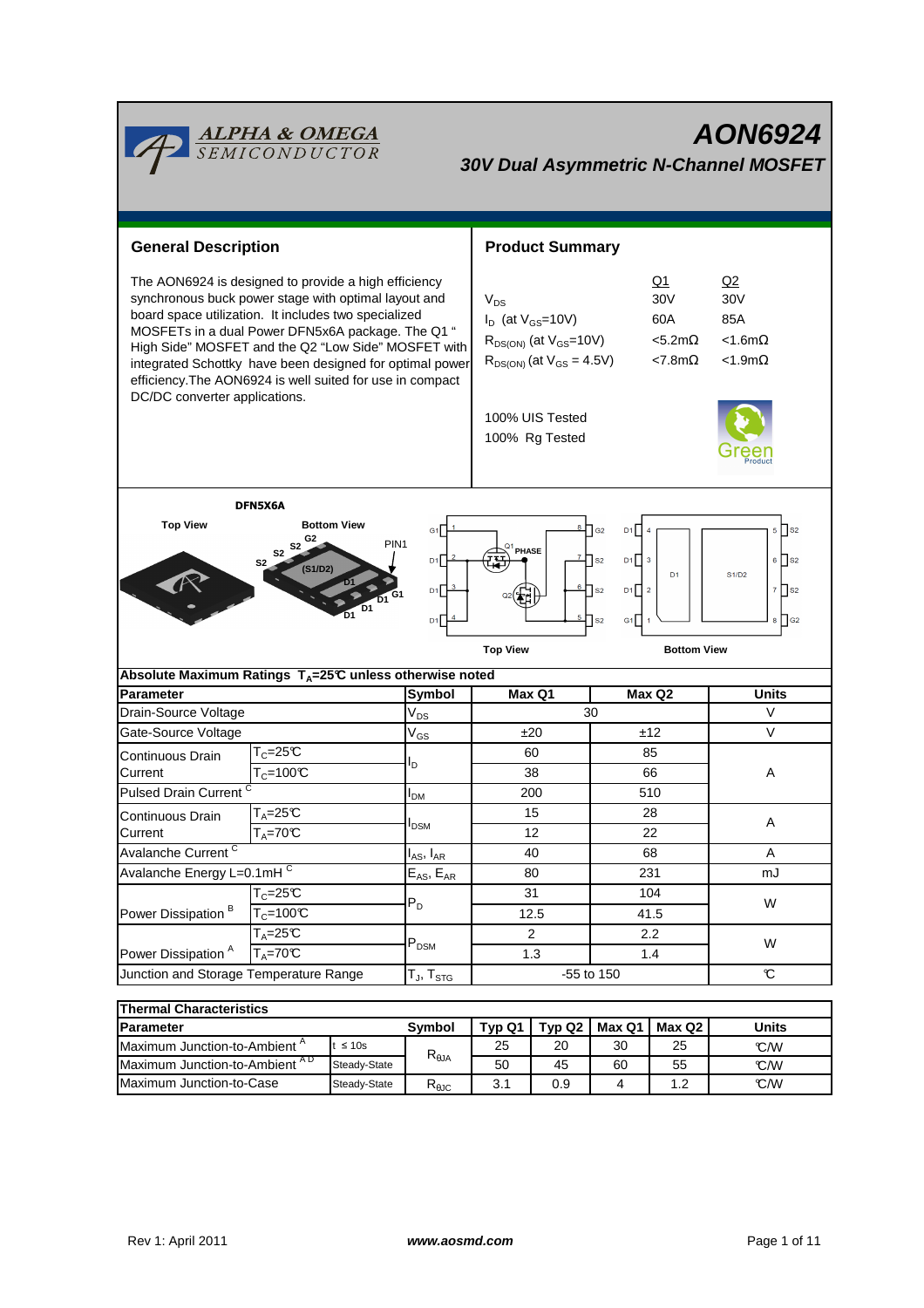

#### **Q1 Electrical Characteristics (TJ=25°C unless otherwise noted)**

| <b>Symbol</b>                           | <b>Parameter</b>                      | <b>Conditions</b>                                                                           |                              | Min  | <b>Typ</b> | <b>Max</b> | <b>Units</b> |  |  |  |  |
|-----------------------------------------|---------------------------------------|---------------------------------------------------------------------------------------------|------------------------------|------|------------|------------|--------------|--|--|--|--|
| <b>STATIC PARAMETERS</b>                |                                       |                                                                                             |                              |      |            |            |              |  |  |  |  |
| <b>BV<sub>DSS</sub></b>                 | Drain-Source Breakdown Voltage        | $I_D = 250 \mu A$ , $V_{GS} = 0V$                                                           |                              | 30   |            |            | $\vee$       |  |  |  |  |
| $I_{DSS}$                               | Zero Gate Voltage Drain Current       | $V_{DS}$ =30V, $V_{GS}$ =0V                                                                 |                              |      |            | 1          | μA           |  |  |  |  |
|                                         |                                       |                                                                                             | $T_{\text{J}} = 55^{\circ}C$ |      |            | 5          |              |  |  |  |  |
| $I_{GSS}$                               | Gate-Body leakage current             | $V_{DS} = 0V$ , $V_{GS} = \pm 20V$                                                          |                              |      |            | 100        | nA           |  |  |  |  |
| $\mathsf{V}_{\mathsf{GS}(\mathsf{th})}$ | Gate Threshold Voltage                | $V_{DS} = V_{GS} I_D = 250 \mu A$                                                           |                              | 1.2  | 1.7        | 2.3        | $\vee$       |  |  |  |  |
| $I_{D(ON)}$                             | On state drain current                | $V_{GS}$ =10V, $V_{DS}$ =5V                                                                 |                              | 200  |            |            | A            |  |  |  |  |
| $R_{DS(ON)}$                            | Static Drain-Source On-Resistance     | $V_{GS}$ =10V, $I_D$ =20A                                                                   |                              |      | 4.3        | 5.2        |              |  |  |  |  |
|                                         |                                       |                                                                                             | $T_{\parallel} = 125$ °C     |      | 6.6        | 8          | $m\Omega$    |  |  |  |  |
|                                         |                                       | $V_{GS} = 4.5V, I_D = 20A$                                                                  |                              |      | 6.2        | 7.8        | $m\Omega$    |  |  |  |  |
| <b>g</b> <sub>FS</sub>                  | <b>Forward Transconductance</b>       | $V_{DS} = 5V$ , $I_D = 20A$                                                                 |                              |      | 70         |            | S            |  |  |  |  |
| $V_{SD}$                                | Diode Forward Voltage                 | $IS=1A, VGS=0V$                                                                             |                              |      | 0.7        | 1          | V            |  |  |  |  |
| $I_{\rm S}$                             | Maximum Body-Diode Continuous Current |                                                                                             |                              |      |            | 30         | A            |  |  |  |  |
|                                         | <b>DYNAMIC PARAMETERS</b>             |                                                                                             |                              |      |            |            |              |  |  |  |  |
| $C_{\text{iss}}$                        | Input Capacitance                     | $V_{GS}$ =0V, $V_{DS}$ =15V, f=1MHz                                                         |                              | 1040 | 1300       | 1560       | рF           |  |  |  |  |
| $C_{\rm oss}$                           | <b>Output Capacitance</b>             |                                                                                             |                              | 370  | 530        | 690        | pF           |  |  |  |  |
| $C_{\rm rss}$                           | Reverse Transfer Capacitance          |                                                                                             |                              | 10   | 35         | 60         | pF           |  |  |  |  |
| $R_{g}$                                 | Gate resistance                       | $V_{GS}$ =0V, $V_{DS}$ =0V, f=1MHz                                                          |                              | 0.8  | 1.7        | 2.6        | Ω            |  |  |  |  |
|                                         | <b>SWITCHING PARAMETERS</b>           |                                                                                             |                              |      |            |            |              |  |  |  |  |
| Q <sub>a</sub> (10V)                    | <b>Total Gate Charge</b>              | $V_{\text{GS}}$ =10V, $V_{\text{DS}}$ =15V, $I_{\text{D}}$ =20A                             |                              | 13   | 17         | 21.0       | nC           |  |  |  |  |
| $Q_g(4.5V)$                             | <b>Total Gate Charge</b>              |                                                                                             |                              |      | 7.2        |            | nC           |  |  |  |  |
| $\mathsf{Q}_{\underline{\text{gs}}}$    | Gate Source Charge                    |                                                                                             |                              |      | 3.9        |            | nC           |  |  |  |  |
| $Q_{gd}$                                | Gate Drain Charge                     |                                                                                             |                              |      | 1.8        |            | nC           |  |  |  |  |
| $t_{D(0n)}$                             | Turn-On DelayTime                     |                                                                                             |                              |      | 5          |            | ns           |  |  |  |  |
| $\mathfrak{t}_{\mathsf{r}}$             | Turn-On Rise Time                     | $V_{GS}$ =10V, $V_{DS}$ =15V, R <sub>L</sub> =0.75 $\Omega$ ,<br>$R_{\text{GEN}} = 3\Omega$ |                              |      | 16         |            | ns           |  |  |  |  |
| $t_{D(\underline{off})}$                | Turn-Off DelayTime                    |                                                                                             |                              |      | 20         |            | ns           |  |  |  |  |
| $t_f$                                   | <b>Turn-Off Fall Time</b>             |                                                                                             |                              |      | 4          |            | ns           |  |  |  |  |
| $t_{rr}$                                | Body Diode Reverse Recovery Time      | $I_F = 20A$ , dl/dt=500A/ $\mu$ s                                                           |                              | 16   | 21         | 26         | ns           |  |  |  |  |
| $Q_{rr}$                                | Body Diode Reverse Recovery Charge    | $I_F = 20A$ , dl/dt=500A/us                                                                 |                              | 31   | 39         | 47         | nC           |  |  |  |  |

A. The value of R<sub>θJA</sub> is measured with the device mounted on 1in<sup>2</sup> FR-4 board with 2oz. Copper, in a still air environment with T<sub>A</sub> =25°C. The Power dissipation P<sub>DSM</sub> is based on R<sub>θJA</sub> and the maximum allowed junction temperature of 150°C. The value in any given application depends on the user's specific board design.

B. The power dissipation P<sub>D</sub> is based on T<sub>J(MAX)</sub>=150°C, using junction-to-case thermal resistance, and is more useful in setting the upper dissipation limit for cases where additional heatsinking is used.

C. Repetitive rating, pulse width limited by junction temperature  $T_{J(MAY)}$ =150°C. Ratings are based on low frequency and duty cycles to keep initial T $_{\textrm{\scriptsize{J}}}$  =25 $\mathbb{C}.$ 

D. The  $R_{\theta JA}$  is the sum of the thermal impedence from junction to case  $R_{\theta JC}$  and case to ambient.

E. The static characteristics in Figures 1 to 6 are obtained using <300µs pulses, duty cycle 0.5% max.

F. These curves are based on the junction-to-case thermal impedence which is measured with the device mounted to a large heatsink,

assuming a maximum junction temperature of  $T_{J(MAX)}$ =150°C. The SOA curve provides a single pulse ratin g.

G. The maximum current rating is package limited.

H. These tests are performed with the device mounted on 1 in<sup>2</sup> FR-4 board with 2oz. Copper, in a still air environment with T<sub>A</sub>=25°C.

COMPONENTS IN LIFE SUPPORT DEVICES OR SYSTEMS ARE NOT AUTHORIZED. AOS DOES NOT ASSUME ANY LIABILITY ARISING OUT OF SUCH APPLICATIONS OR USES OF ITS PRODUCTS. AOS RESERVES THE RIGHT TO IMPROVE PRODUCT DESIGN, FUNCTIONS AND RELIABILITY WITHOUT NOTICE.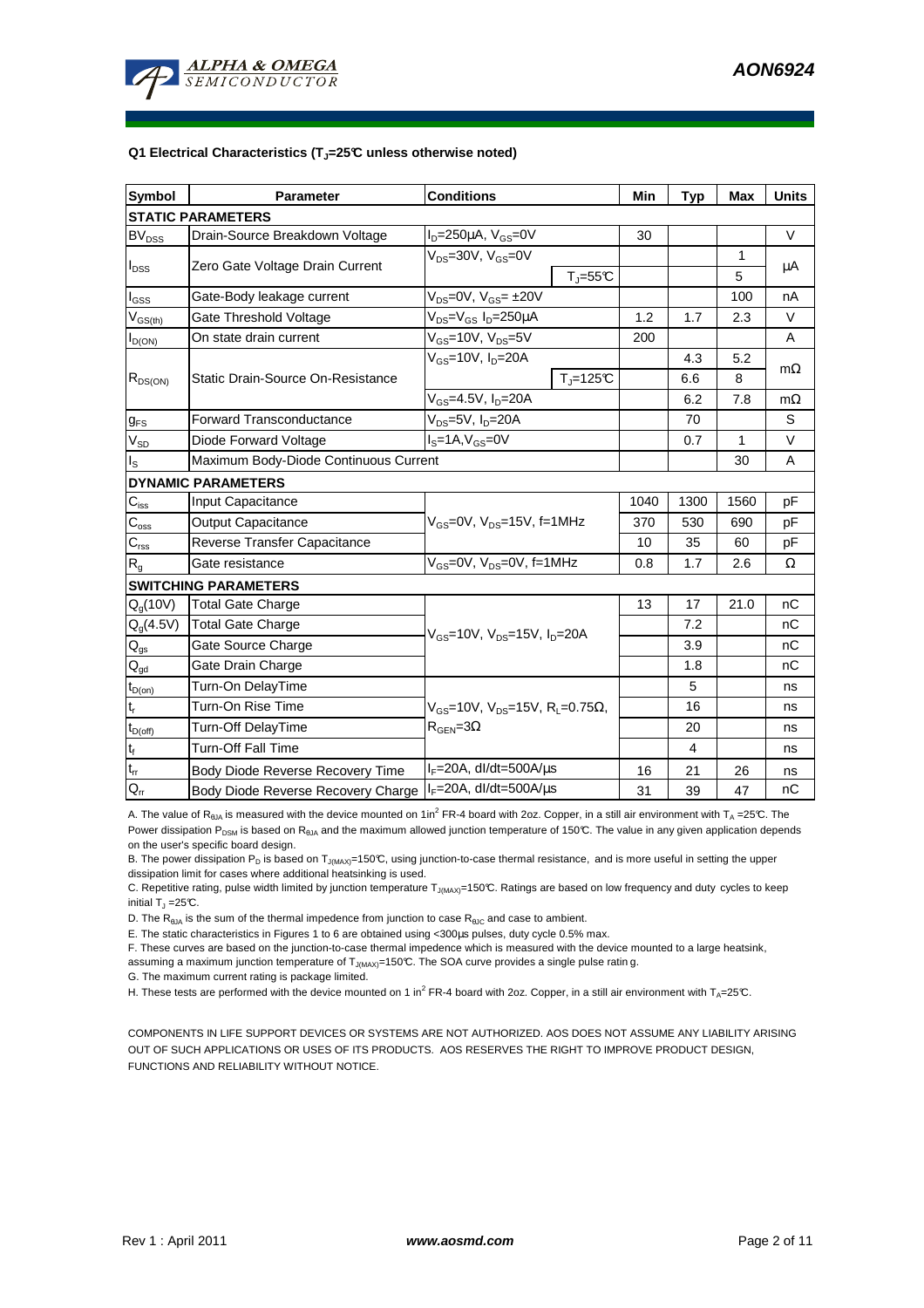

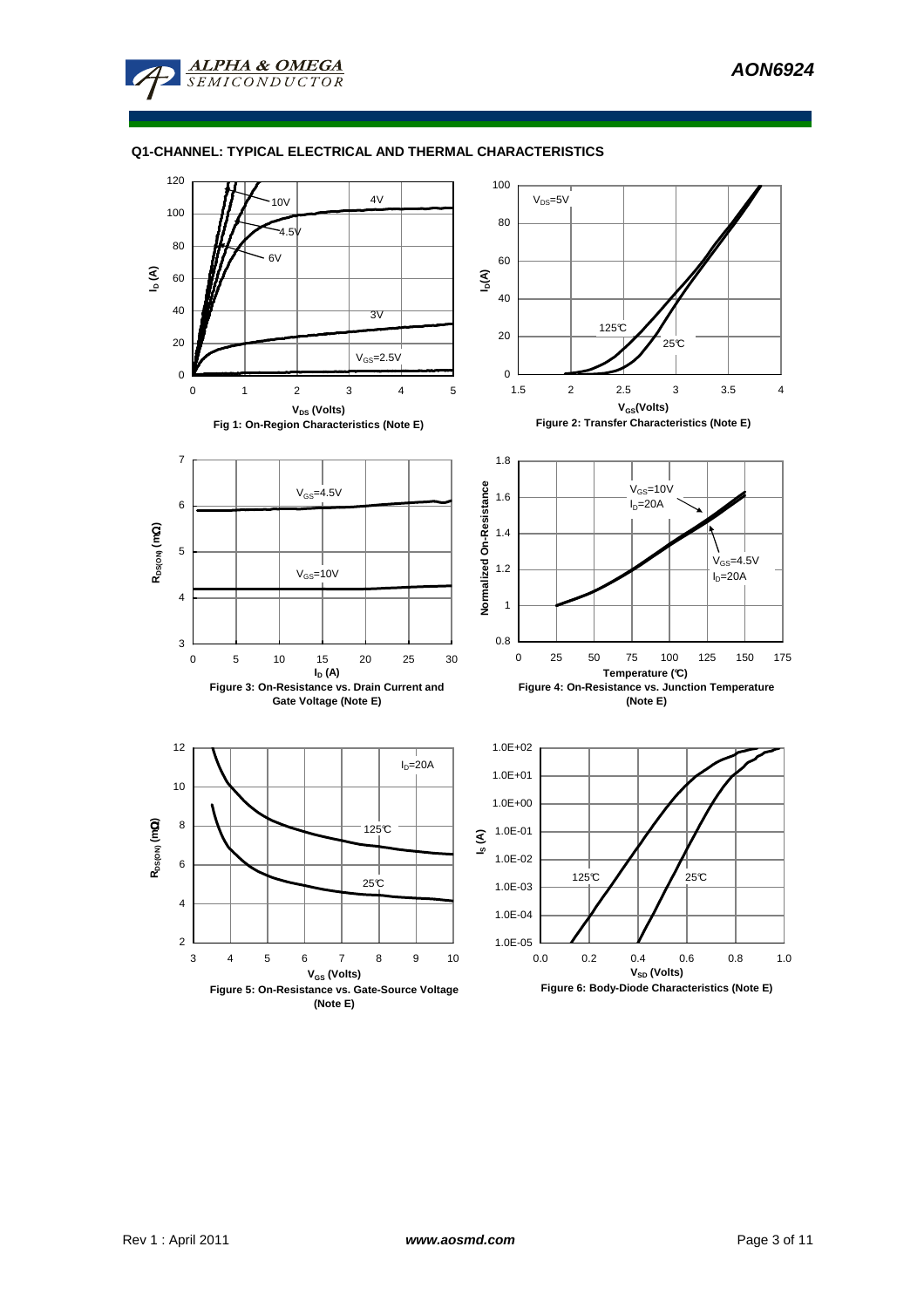



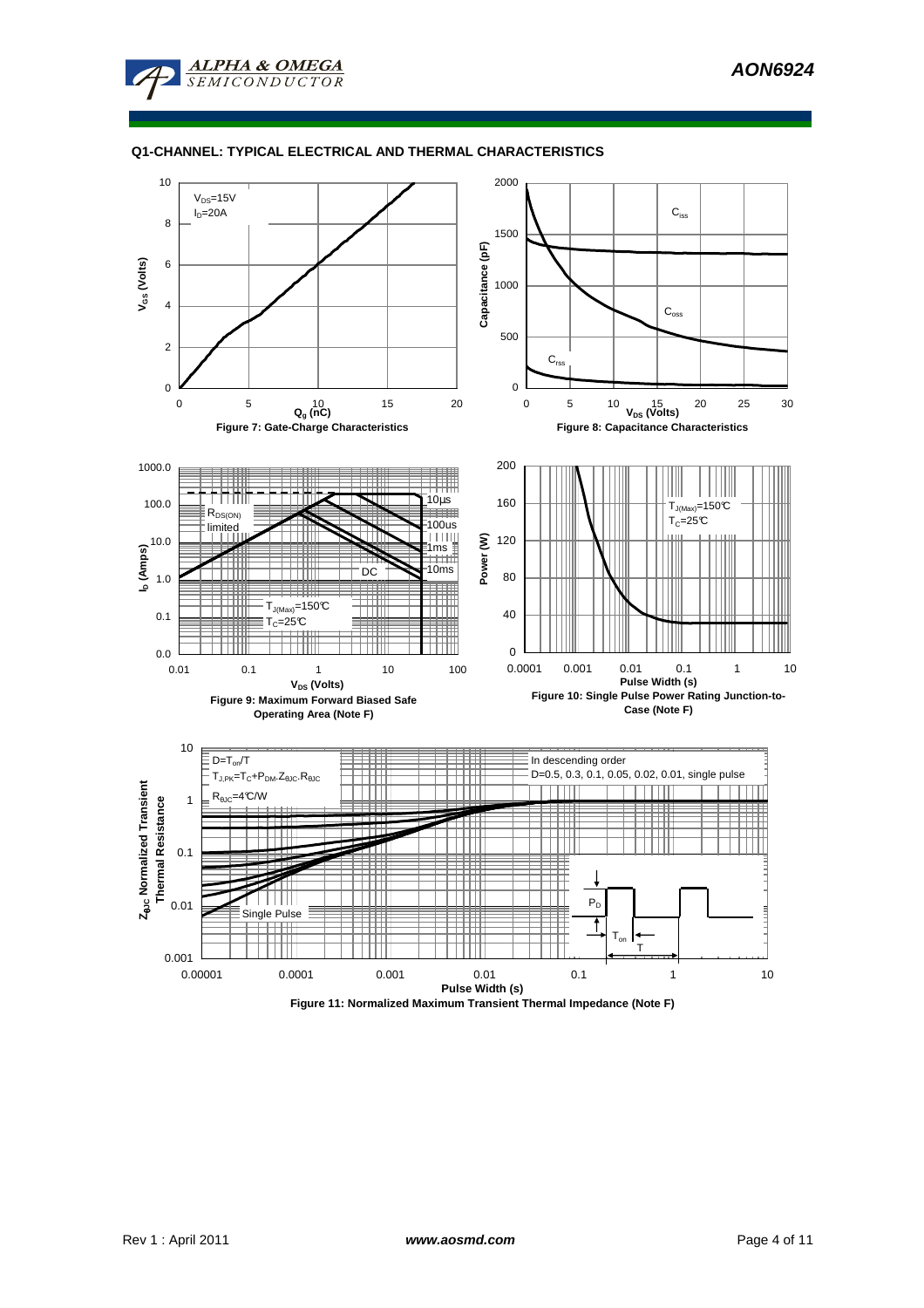



**Figure 16: Normalized Maximum Transient Thermal Impedance (Note H)**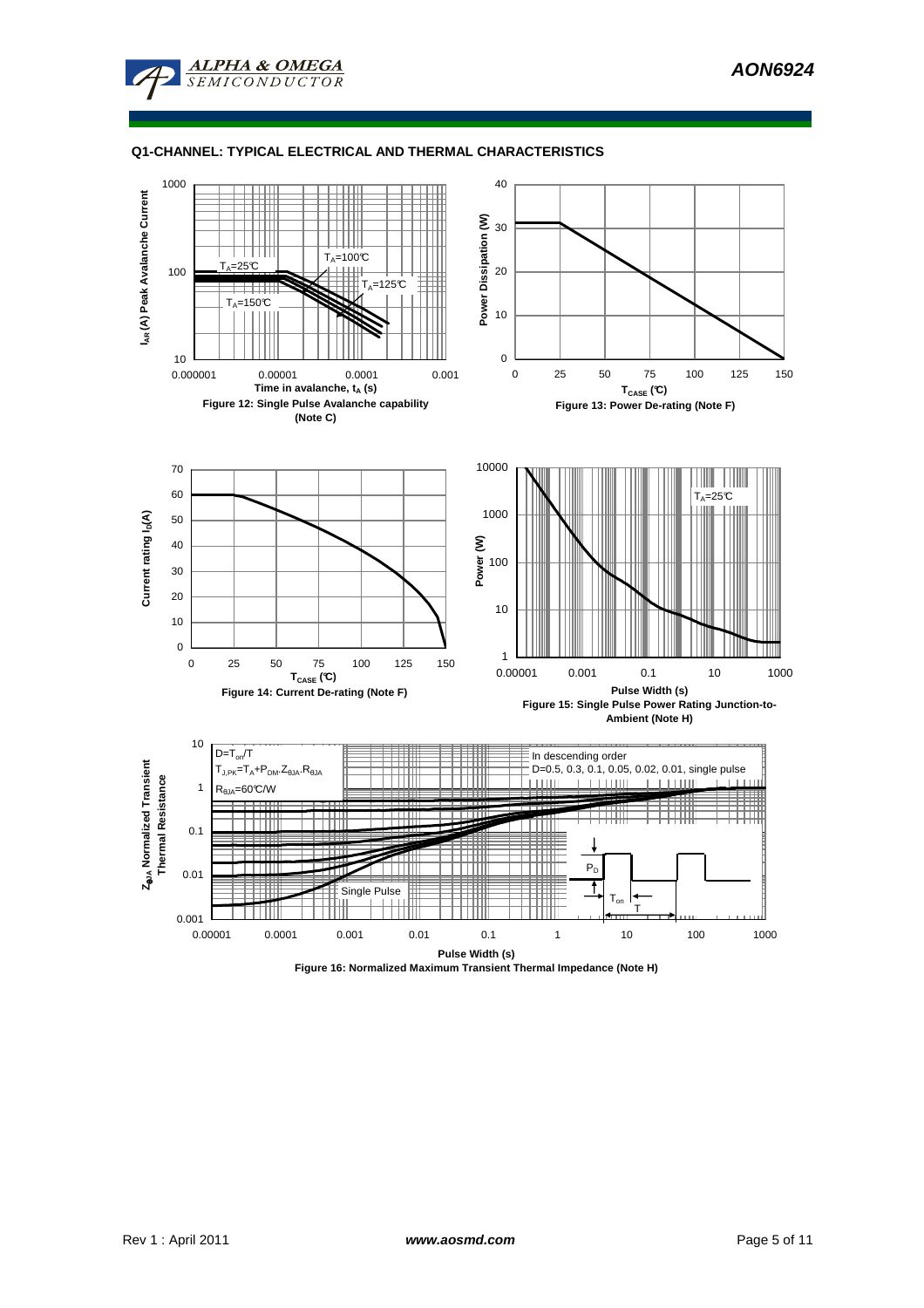

#### **Q2 Electrical Characteristics (TJ=25°C unless otherwise noted)**

| <b>Symbol</b>                           | <b>Parameter</b>                                   | <b>Conditions</b>                                                                  |                              | Min  | <b>Typ</b> | <b>Max</b> | <b>Units</b> |  |  |  |  |
|-----------------------------------------|----------------------------------------------------|------------------------------------------------------------------------------------|------------------------------|------|------------|------------|--------------|--|--|--|--|
| <b>STATIC PARAMETERS</b>                |                                                    |                                                                                    |                              |      |            |            |              |  |  |  |  |
| <b>BV<sub>DSS</sub></b>                 | Drain-Source Breakdown Voltage                     | $I_D = 10mA$ , $V_{GS} = 0V$                                                       |                              | 30   |            |            | $\vee$       |  |  |  |  |
| $I_{DSS}$                               | Zero Gate Voltage Drain Current                    | $V_{DS}$ =30V, $V_{GS}$ =0V                                                        |                              |      |            | 0.5        | mA           |  |  |  |  |
|                                         |                                                    |                                                                                    | $T_{\text{J}} = 55^{\circ}C$ |      |            | 100        |              |  |  |  |  |
| $I_{GSS}$                               | Gate-Body leakage current                          | $V_{DS} = 0V$ , $V_{GS} = \pm 12V$                                                 |                              |      |            | 100        | nA           |  |  |  |  |
| $\mathsf{V}_{\mathsf{GS}(\mathsf{th})}$ | Gate Threshold Voltage                             | $V_{DS} = V_{GS} I_D = 250 \mu A$                                                  |                              | 1.2  | 1.5        | 2.1        | $\vee$       |  |  |  |  |
| $I_{D(ON)}$                             | On state drain current                             | $V_{GS}$ =10V, $V_{DS}$ =5V                                                        |                              | 510  |            |            | A            |  |  |  |  |
| $R_{DS(ON)}$                            | Static Drain-Source On-Resistance                  | $V_{GS}$ =10V, $I_D$ =20A                                                          |                              |      | 1.2        | 1.6        | $m\Omega$    |  |  |  |  |
|                                         |                                                    |                                                                                    | $T_{\parallel} = 125$ °C     |      | 1.9        | 2.5        |              |  |  |  |  |
|                                         |                                                    | $V_{GS}$ =4.5V, I <sub>D</sub> =20A                                                |                              |      | 1.5        | 1.9        | $m\Omega$    |  |  |  |  |
| <b>g</b> <sub>FS</sub>                  | <b>Forward Transconductance</b>                    | $V_{DS}$ =5V, $I_D$ =20A                                                           |                              |      | 180        |            | S            |  |  |  |  |
| $V_{SD}$                                | Diode Forward Voltage                              | $IS=1A, VGS=0V$                                                                    |                              |      | 0.36       |            | V            |  |  |  |  |
| $I_{\rm S}$                             | Maximum Body-Diode Continuous Current <sup>G</sup> |                                                                                    |                              |      |            | 85         | A            |  |  |  |  |
|                                         | <b>DYNAMIC PARAMETERS</b>                          |                                                                                    |                              |      |            |            |              |  |  |  |  |
| $C_{\text{iss}}$                        | Input Capacitance                                  | $V_{GS}$ =0V, $V_{DS}$ =15V, f=1MHz                                                |                              | 6550 | 8190       | 9830       | рF           |  |  |  |  |
| $C_{\rm oss}$                           | <b>Output Capacitance</b>                          |                                                                                    |                              | 630  | 900        | 1170       | pF           |  |  |  |  |
| $C_{\rm rss}$                           | Reverse Transfer Capacitance                       |                                                                                    |                              | 400  | 670        | 950        | pF           |  |  |  |  |
| $R_{g}$                                 | Gate resistance                                    | $V_{GS}$ =0V, $V_{DS}$ =0V, f=1MHz                                                 |                              | 0.3  | 0.65       | 1.0        | Ω            |  |  |  |  |
|                                         | <b>SWITCHING PARAMETERS</b>                        |                                                                                    |                              |      |            |            |              |  |  |  |  |
| Q <sub>a</sub> (10V)                    | <b>Total Gate Charge</b>                           | $V_{\text{GS}}$ =10V, $V_{\text{DS}}$ =15V, $I_{\text{D}}$ =20A                    |                              | 110  | 140        | 170        | nC           |  |  |  |  |
| $Q_g(4.5V)$                             | <b>Total Gate Charge</b>                           |                                                                                    |                              | 48   | 60         | 72         | nC           |  |  |  |  |
| $\mathsf{Q}_{\underline{\text{gs}}}$    | Gate Source Charge                                 |                                                                                    |                              |      | 17         |            | nC           |  |  |  |  |
| $Q_{gd}$                                | Gate Drain Charge                                  |                                                                                    |                              |      | 20         |            | nC           |  |  |  |  |
| $t_{D(0n)}$                             | Turn-On DelayTime                                  | $V_{GS}$ =10V, $V_{DS}$ =15V, R <sub>L</sub> =0.75Ω,<br>$R_{\text{GEN}} = 3\Omega$ |                              |      | 15         |            | ns           |  |  |  |  |
| $\mathfrak{t}_{\mathsf{r}}$             | Turn-On Rise Time                                  |                                                                                    |                              |      | 17         |            | ns           |  |  |  |  |
| $t_{D(\underline{off})}$                | Turn-Off DelayTime                                 |                                                                                    |                              |      | 103        |            | ns           |  |  |  |  |
| $t_f$                                   | <b>Turn-Off Fall Time</b>                          |                                                                                    |                              |      | 18         |            | ns           |  |  |  |  |
| $t_{rr}$                                | Body Diode Reverse Recovery Time                   | $I_F = 20A$ , dl/dt=500A/ $\mu$ s                                                  |                              | 12.5 | 16         | 20         | ns           |  |  |  |  |
| $Q_{rr}$                                | Body Diode Reverse Recovery Charge                 | $I_F = 20A$ , dl/dt=500A/ $\mu$ s                                                  |                              | 27   | 34         | 41         | nC           |  |  |  |  |

A. The value of R<sub>θJA</sub> is measured with the device mounted on 1in<sup>2</sup> FR-4 board with 2oz. Copper, in a still air environment with T<sub>A</sub> =25℃. The Power dissipation P<sub>DSM</sub> is based on R<sub>6JA</sub> and the maximum allowed junction temperature of 150°C. The value in any given application depends on the user's specific board design.

B. The power dissipation P<sub>D</sub> is based on T<sub>J(MAX)</sub>=150°C, using junction-to-case thermal resistance, and is more useful in setting the upper dissipation limit for cases where additional heatsinking is used.

C. Repetitive rating, pulse width limited by junction temperature T<sub>J(MAX)</sub>=150°C. Ratings are based on low frequency and duty cycles to keep initial  $T_J = 25^{\circ}C$ .

D. The  $R_{\theta JA}$  is the sum of the thermal impedence from junction to case  $R_{\theta JC}$  and case to ambient.

E. The static characteristics in Figures 1 to 6 are obtained using <300µs pulses, duty cycle 0.5% max.

F. These curves are based on the junction-to-case thermal impedence which is measured with the device mounted to a large heatsink, assuming a maximum junction temperature of T<sub>J(MAX)</sub>=150°C. The SOA curve provides a single pulse ratin g.

G. These tests are performed with the device mounted on 1 in<sup>2</sup> FR-4 board with 2oz. Copper, in a still air environment with T<sub>A</sub>=25°C.

COMPONENTS IN LIFE SUPPORT DEVICES OR SYSTEMS ARE NOT AUTHORIZED. AOS DOES NOT ASSUME ANY LIABILITY ARISING OUT OF SUCH APPLICATIONS OR USES OF ITS PRODUCTS. AOS RESERVES THE RIGHT TO IMPROVE PRODUCT DESIGN, FUNCTIONS AND RELIABILITY WITHOUT NOTICE.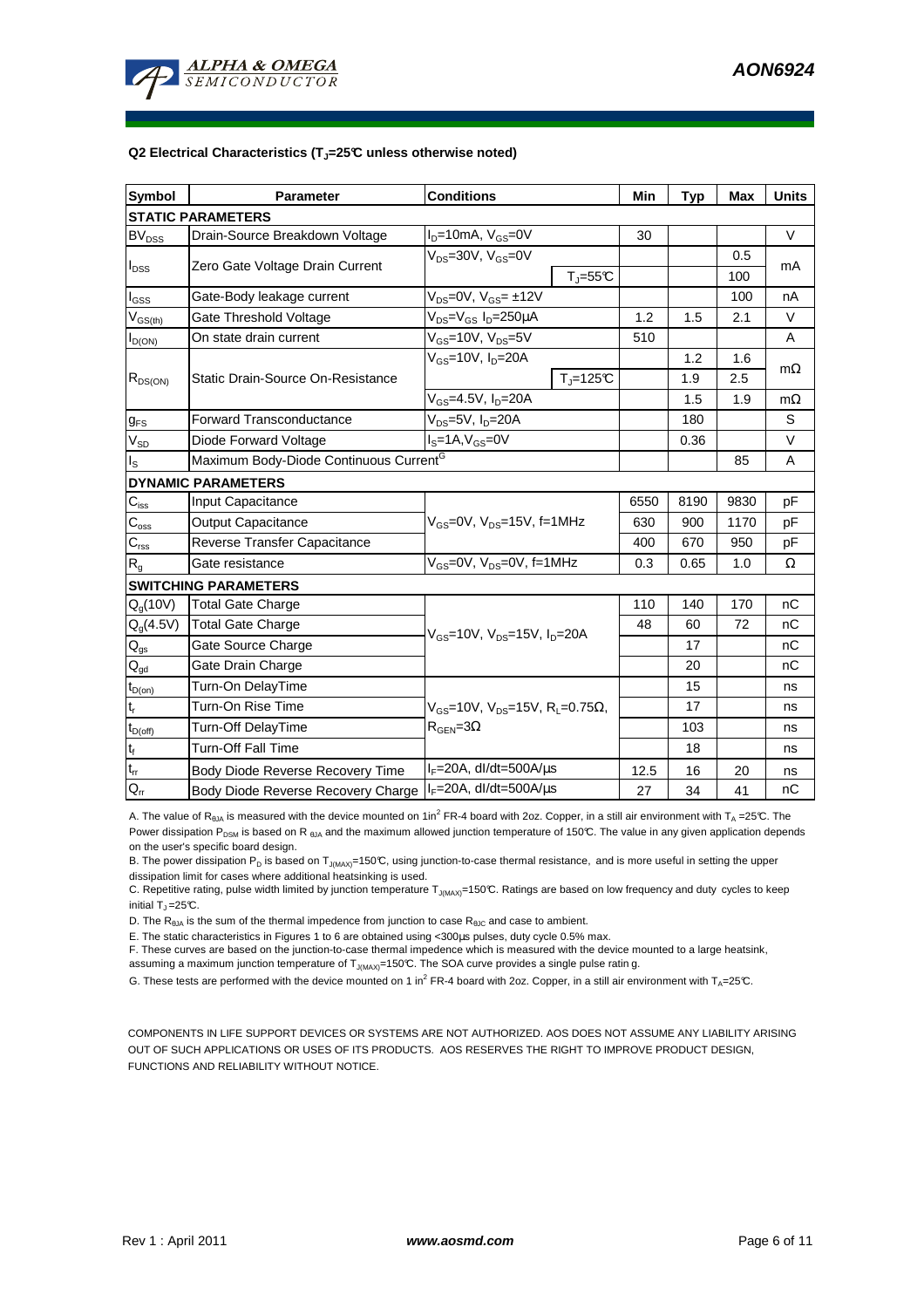

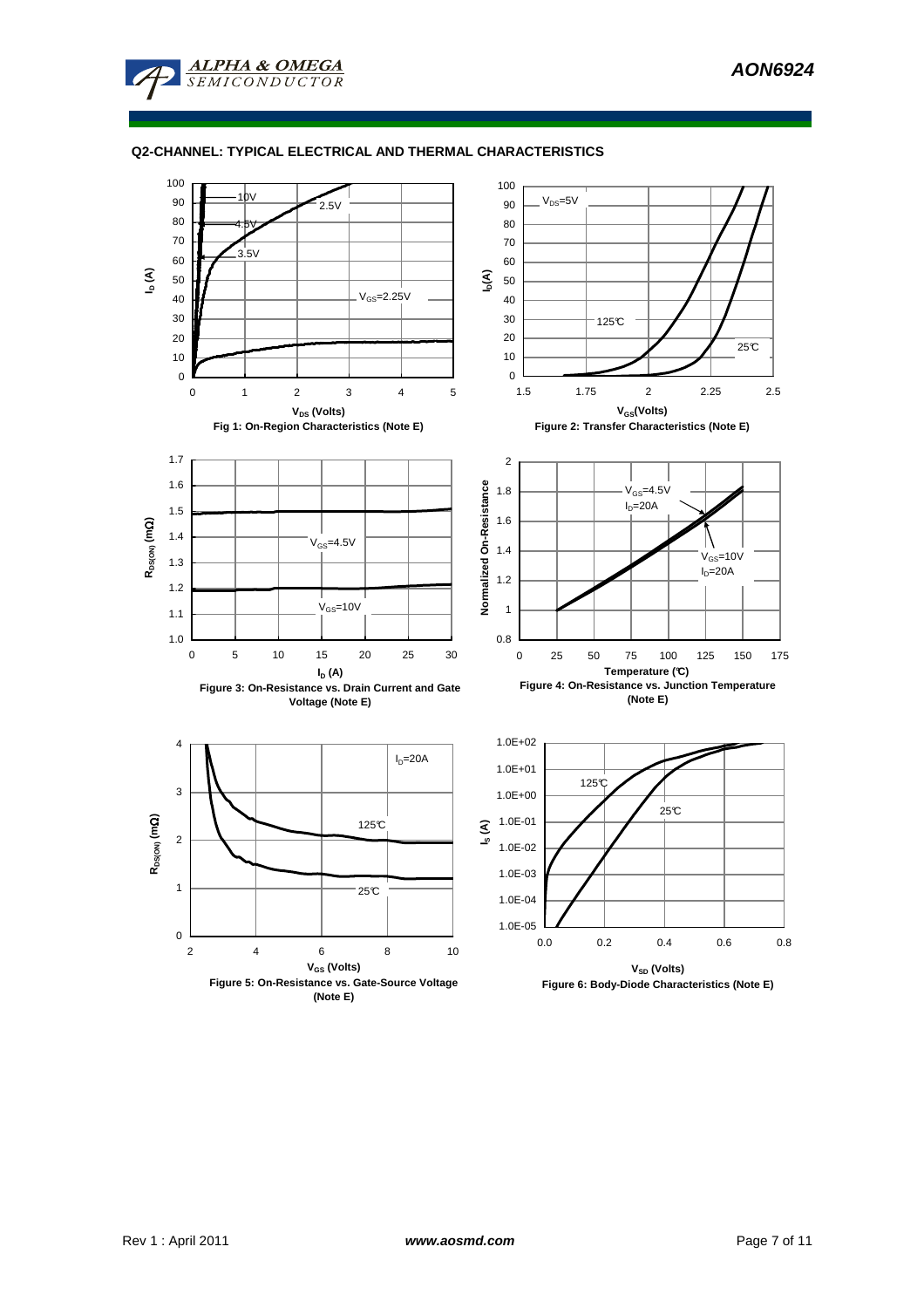



**Figure 11: Normalized Maximum Transient Thermal Impedance (Note F)**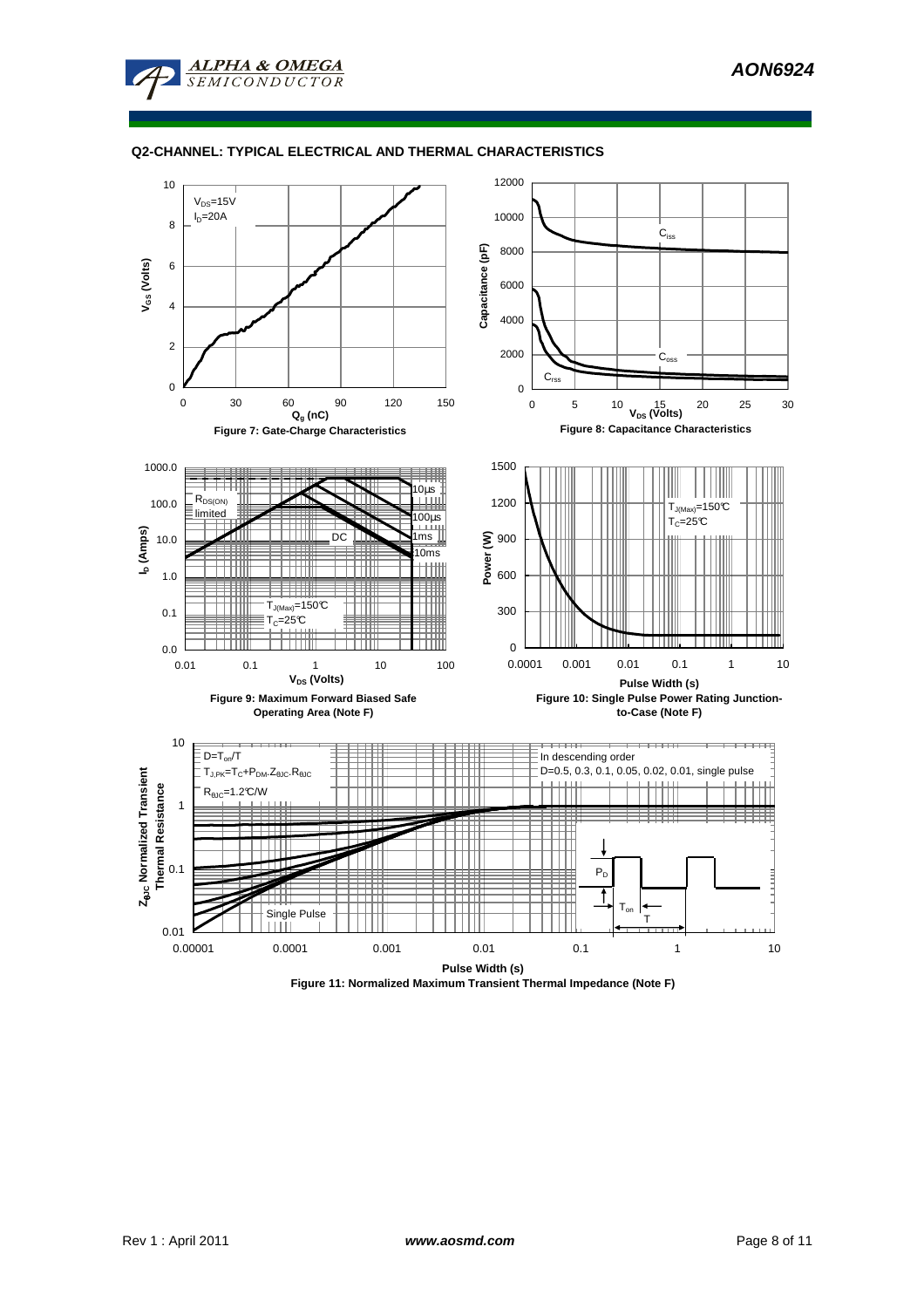



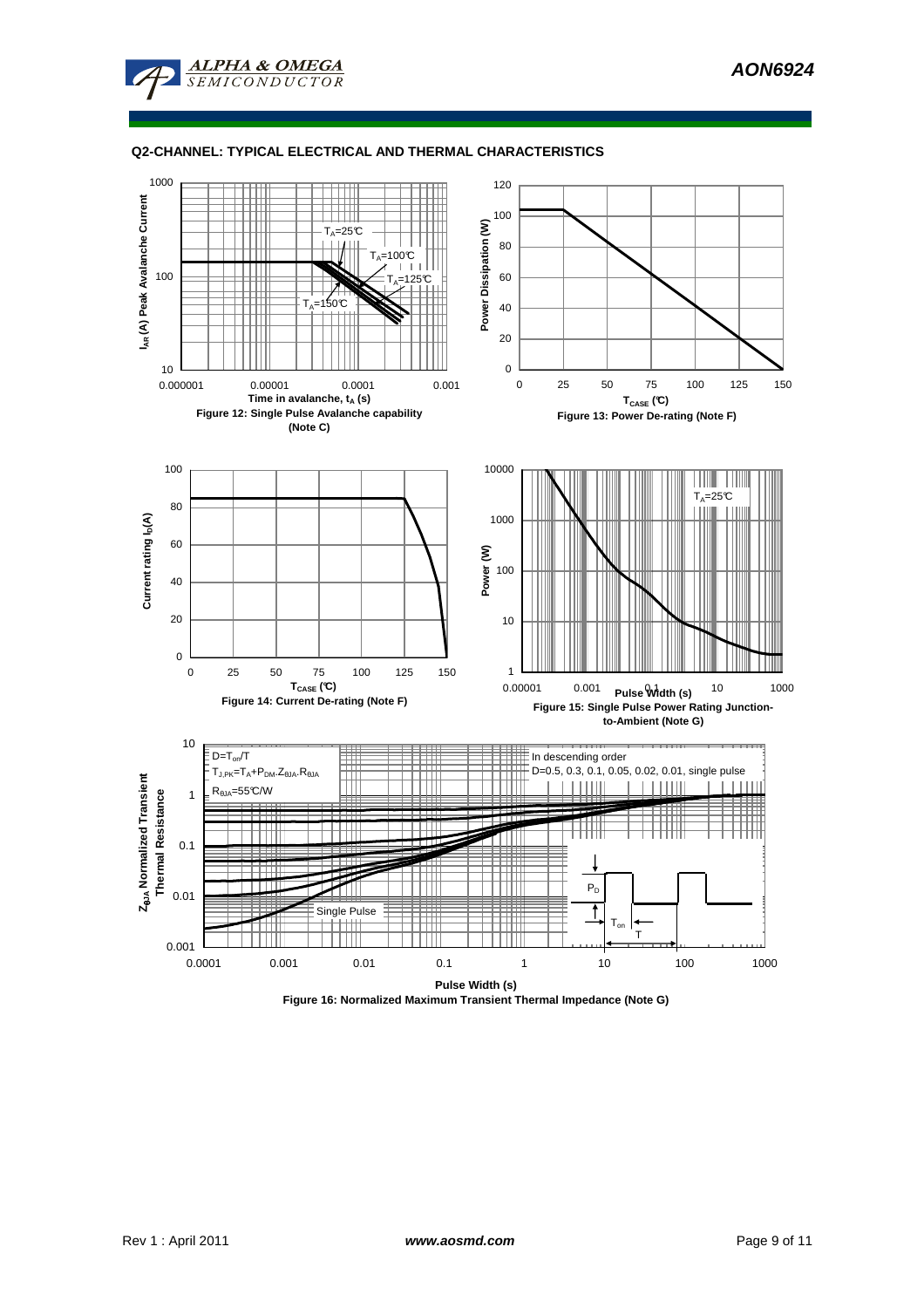